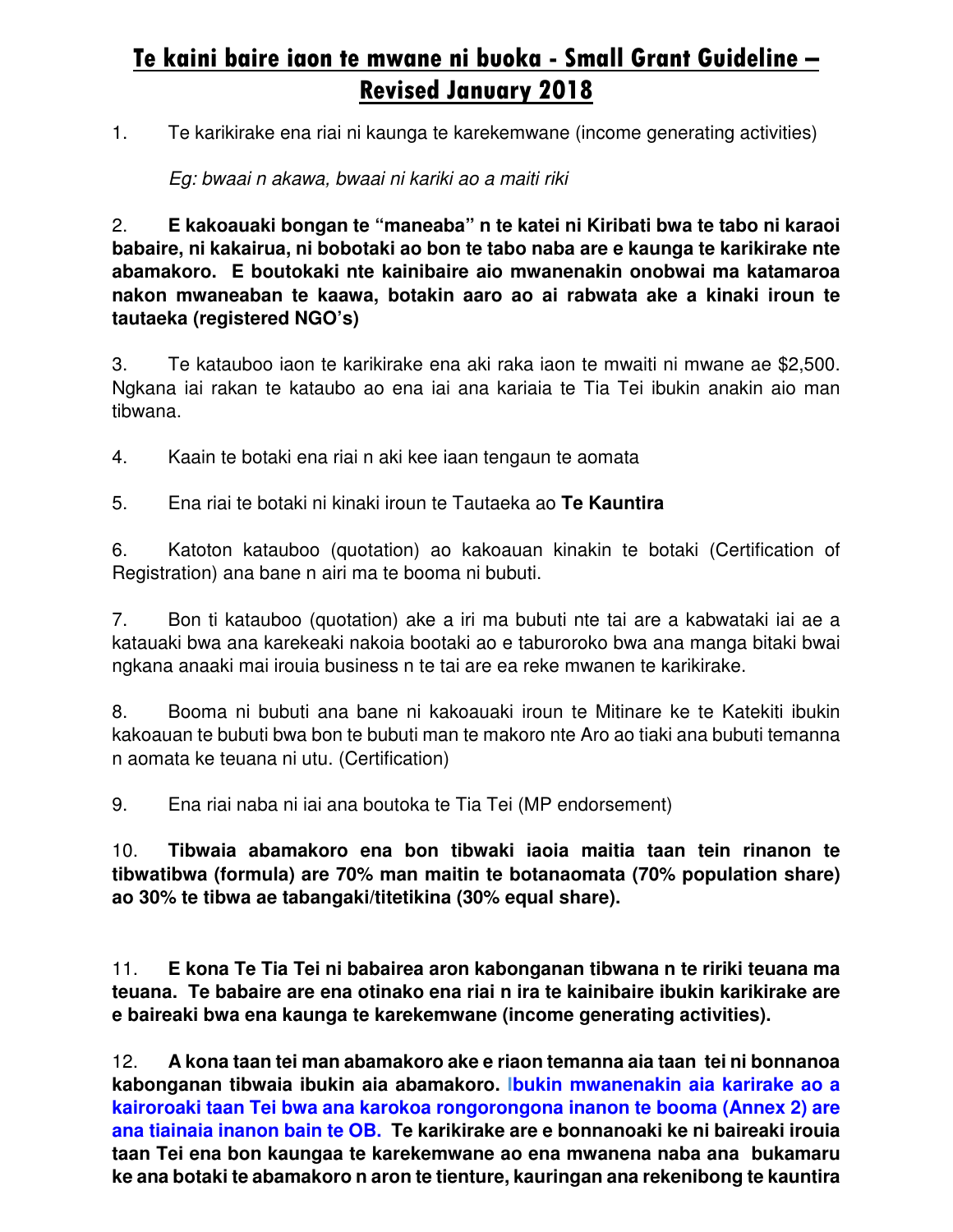**ao tabeua riki n aron boutokaan te waaki iaon aia abamwakoro (e.g aia botaki unimwane, unaine, mwane, aine ao te roronrikirake). Noora katoton te boomwa ni bubuti are ena kabonganaki ibukin ana botaki te abamakoro e aira naba ma te kainibaire aio. (Annex 2).** 

### **Babaire ibukin tararuan te karikirake**

13. Ena katukaki te babaire ibukin kabwatan karikirake man abamwakoro inanon baia Tan Tei ao a kairoroaki bwa ana mwakuri ma te kainibaire aio.

14. Karikirake ake a kabwataki irouia Tan Tei ena nako man tibwaia are ea tia ni baireaki (see 9 above) ao ana riai n roko inanon bain te OB rinanon booma ake a tia ni katauaki (Annex 1 and Annex 2)

15. Ana Aobiti Te Beretitenti ena teimatoa n tiku bwa te rabwata are ena tararua te karikirake aio ao bon ngaia naba te rabwata are ena karaoa te kabanea n tutuo ibukin irakin nanon te kainibaire imwain bwakamwane ibukin karikirake (final verification).

16. Ngkana iai kainanoan riki rongorongon karikirake ake a tia ni kabwataki (approved) mai irouia Tan Tei, man ana Aobiti Te Beretitenti ao e kantaningaki bwa te Tia Koroboki ena reitaki ao ni maroro ma Tan Tei ibukin te bouka n iango iaon iran nanon te kainibaire.

17. Taben naba ana Aobiti Te Beretitenti bwa ena karaoi tutuo (monitoring) iaon karikirake ni kabane ake a tia ni karaoaki nanoia ibukin noraia bwa a mwakuri ao i bon ibukin naba te katamaraoa nakon te karikirake aio.

18. E katabeaki naba ana Aobiti te Beretitenti bwa ena karaoa te boraraoi ma kambwana (suppliers) ao are ena mwanewei bwai ake ana kaboaki, te tai/te maan are ena nikiraki iai bwai irouia communities. Ena iai te rekenikai nakoia kambwana ake aki ira nanon te boraraoi ma te tautaeka ibukin te bobwai ao karokoan bwai irouia bootaki ake a bubuti (e.g blacklisting of companies)

19. N irekereke ma te katamaroa nakon te karikirake ao ena katabeaki Ana Aobiti te Beretitenti n ikotaki ma ana rabwata te tautaeka aika a kakaokoro n ketebenakoi aekan karikirake aika a kona n karaoaki n aia abamwakoro aika a kakaokoro ake iai rakaia iai (comparative advantage) bwa e aonga n teimatoa aia karikirake, a uaana, e tobwa kainanoia ao n ibuobuoki ma karikirakean kaubwain aia abamwakoro ao bon Kiribati.

20. Te Botaki ni Mwane ena anga bebwan te kariaia (notification) nakon te botaki ibukin anakin bwain te karikirake (materials) ma iroun te kambwana (supplier).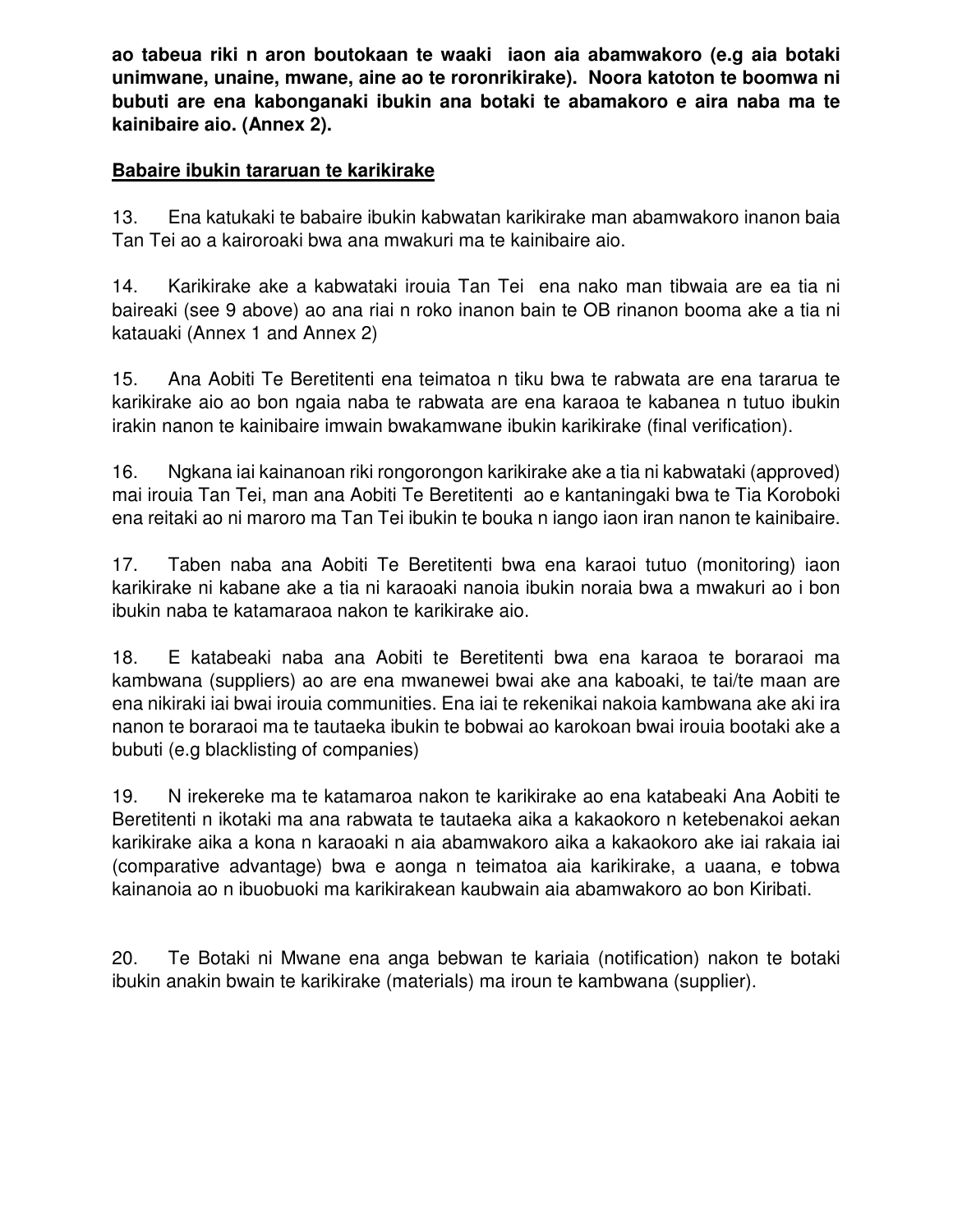## BOOMA NI BUBUTI IBUKIN TE MWANE NI BUOKA (SMALL GRANT)

1. Aran te Botaki (Name of Organisation) 2. Kabwarabwaran te Botaki (Brief Background of the Organisation) 3. Aran te Karikirake (Project title) 4. Mwaitin te mwane (Amount Requested) 5. Ana birimwane te botaki nakon te karikirake (Local Contribution) 6. Te Tabo (Location and Contact Information)

7. Kabwarabwaran rongorongon te karikirake (brief description of the project)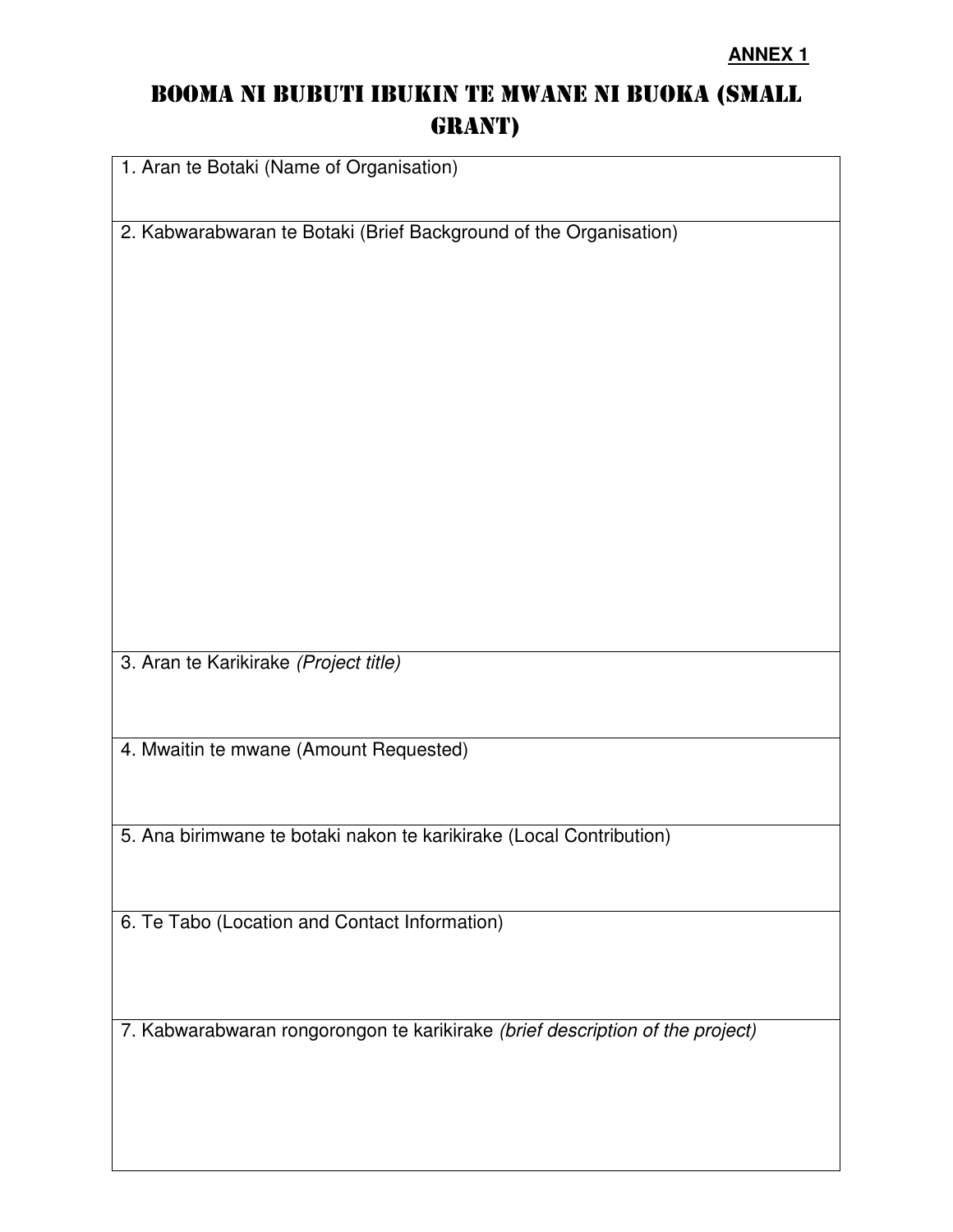| 8. Katoton bebwa n kakoaua (attachment) |  |
|-----------------------------------------|--|
|-----------------------------------------|--|

- **Invoice**
- **Registration**
- etc

Aran ma ana tiaina te tia bubuti (name & signature of applicant)

**……………………………………. ………………………………** 

Nakoana n te botaki: ……………………………………………………

Aran ma ana tiaina te Minita ke Te Katekiti ni kaota ana kakoaua: (Certification)

…………………………………….. ……………………………………….

Aran ma ana tiaina Te Tia Tei ni kaota ana boutoka nakon te karikirake (MP Endorsement)

..................................................... ………………………………………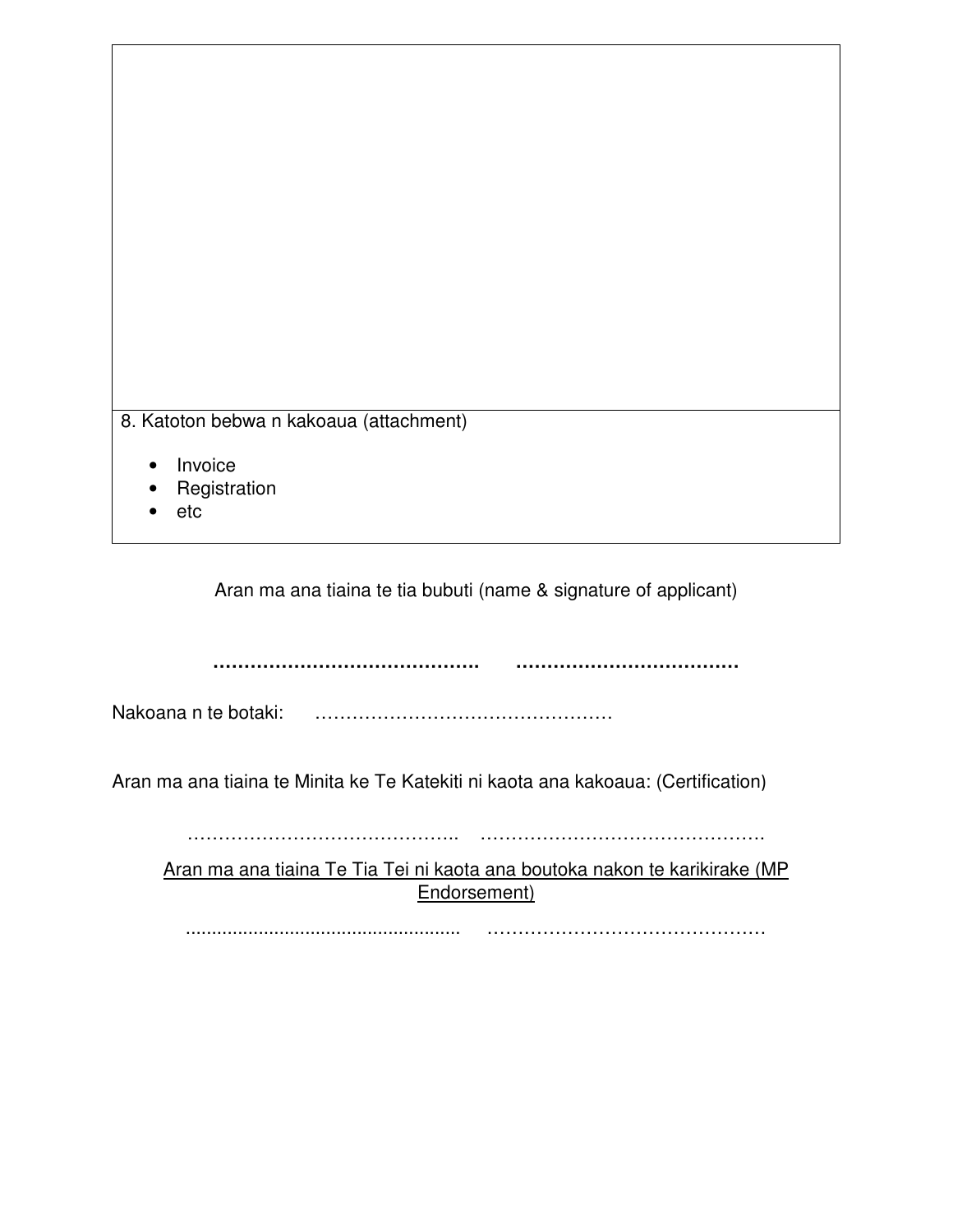Araia ma aia tiaina taan bwaibwai (Members and their signatures)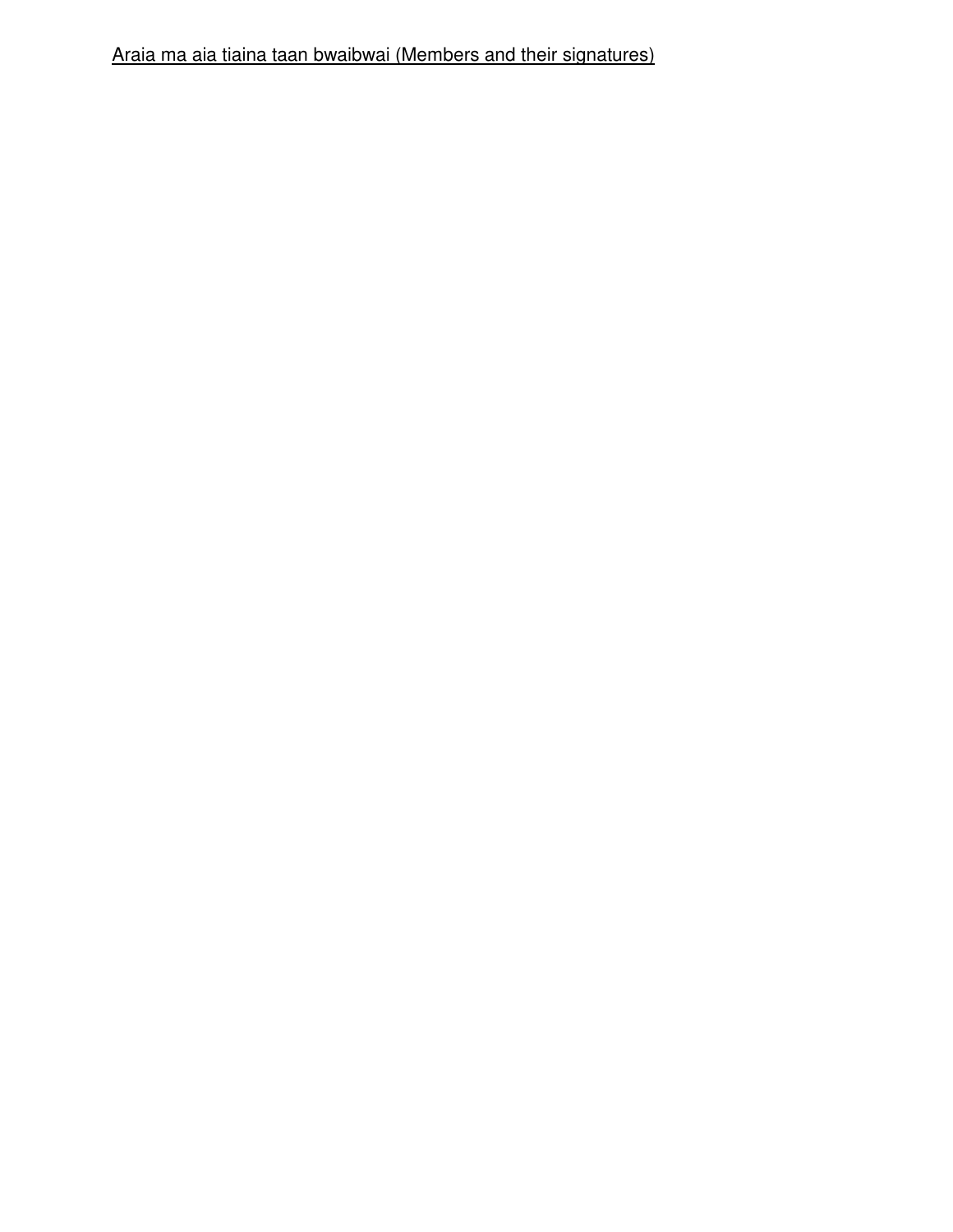### AN AGREEMENT BETWEEN PURCHASER AND SUPPLIER

This Purchase Agreement is made and entered into on \_\_\_\_\_\_\_day of \_\_\_\_\_\_\_\_\_\_\_\_\_\_\_\_\_ 2019.

#### BETWEEN

#### Purchaser/Organisation Name:

Office of Te Betetitenti

#### Having its Official address/Contact Informations;

PO Box 68, Bairiki Tarawa, Phone no. 75021183

Represented by; Ms Tamara Mataio (here in after called THE PURCHASER)

#### AND

Supplier/Organisation name;

 $\checkmark$ 

Having its official address/Contact Informations;

\_\_\_\_\_\_\_\_\_\_\_\_\_\_\_\_\_\_\_\_\_\_\_\_\_\_\_\_\_\_\_\_\_\_\_\_\_\_\_\_\_\_\_\_ \_\_\_\_\_\_\_\_\_\_

Represented by:

\_\_\_\_\_\_\_\_\_\_\_\_\_\_\_\_\_\_\_\_\_\_\_\_\_\_\_\_\_\_\_\_\_\_\_\_\_\_\_\_\_\_\_\_\_\_\_\_\_\_\_\_\_\_\_\_\_, (here in after called THE SUPPLIER).

#### OBLIGATIONS OF PARTIES

Whereas THE PURCHASER is undergoing a Project titled;

And THE PURCHASER is willing to purchase from THE SUPPLIER, the jobs/items/materials fully described in Schedule-A,

for the purposes mentioned above from the Supplier,

And whereas for this purpose THE SUPPLIER is willing to supply to THE PURCHASER, the Jobs/items/materials fully described in Schedule-A.

#### NOW THIS AGREEMENT WITNESS THE TERMS AND CONDITIONS AS FOLLOWS:

1. That the Agreement shall come into force immediately after signature and shall remain valid until the final completion of the job or cancellation by THE PURCHASER where necessary.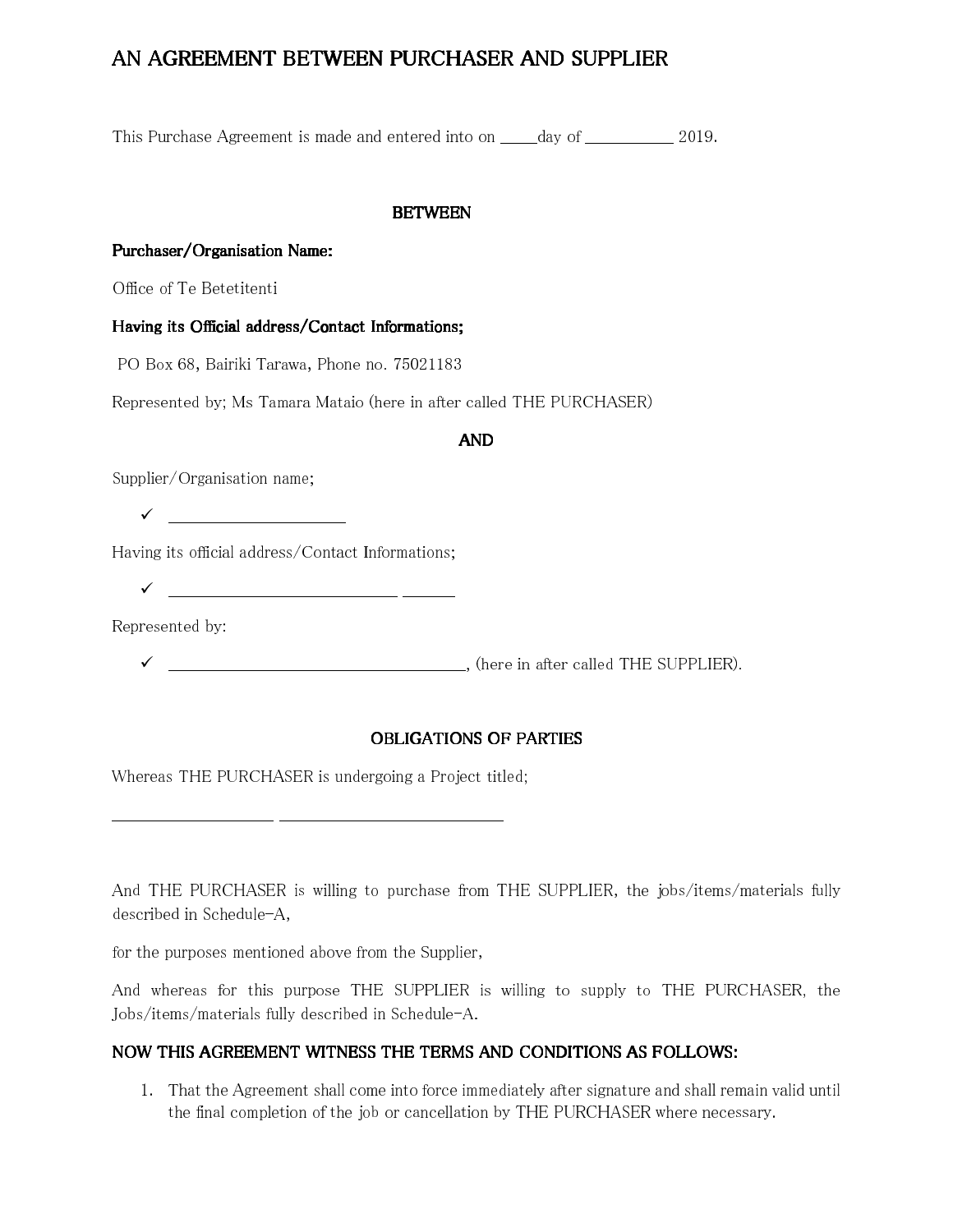- 2. That the items/materials/goods more specifically described in Schedule-A shall be supplied by THE SUPPLIER, and THE SUPPLIER may not convert or change the items/materials/goods specifically described in Schedule-A.
- 3. THE SUPPLIER, may change or convert the items/materials/goods describe under Schedule-A only with the consent of THE PURCHASER. The consent of THE PURCHASER shall be in writing acknowledging the specific reasons for the change or convert of items/materials/goods under Schedule-A.
- 4. If THE SUPPLIER, without consent of THE PURCHASER, changes or converts the items/materials/goods specifically described under Schedule-A, the Purchase may be cancelled by THE PURCHASER and THE SUPPLIER may not be considered as a potential Supplier in future or will be blacklisted.
- 5. That THE PURCHASER reserves the right to change their specified delivery site for any reasonable ground or grounds and the THE SUPPLIER shall be responsible to deliver the items/materials/goods at the new site.
- 6. That the quality and quantity of the items/materials/goods shall be as per specification given by THE PURCHASER as well as samples submitted by THE SUPPLIER and approved by THE PURCHASER.
- 7. That the delivery of the items/materials/goods shall be made by THE SUPPLIER at their own cost, management and responsibility as agreed by both parties.
- 8. That THE Purchaser's representative(s) shall inspect the items/materials/goods at the delivery site and reserves the right to reject any items/materials/goods if the representative(s) considers those to be inferior quality to the approved samples.
- 9. That the items/materials/goods rejected by the PURCHASER'S representative(s) shall be replaced by THE SUPPLIER and THE SUPPLIER shall bear all risks/costs of the items/materials/goods rejected by THE PURCHASER.
- 10. That the cost of supply of items/materials/goods will be described specifically in Schedule A and payable by THE PURCHASER to THE SUPPLIER.
- 11. That THE PURCHASER reserves the right to change the quantity of items/materials/goods if they feel necessary during the validity of this Agreement.
- 12. That if THE PURCHASER received quotation of the specific items/materials/goods in schedule-A, THE SUPPLIER does not guarantee the reservation of those items/materials/goods, unless payment is made.
- 13. That in case of items/materials/goods are out of stock, THE SUPPLIER shall be allowed at least 1 months upon receipt of payments to make available in stock the items/materials/goods already paid for in schedule-A.
- 14. That after 1 months upon receipt of payments, and if no items/materials/goods are made available in stock by the SUPPLIER, THE PURCHASER reserve all the rights to change its SUPPLIER and to have the amount be reimbursed by THE SUPPLIER.
- 15. That THE SUPPLIER shall not, without the consent in writing of THE PURCHASER assign or sub-let the contract or any part thereof, or make any agreement with any person/company for the execution of any portion of the supply. In this regard consent by THE PURCHASER will not relieve THE SUPPLIER from full and entire responsibility for this Agreement.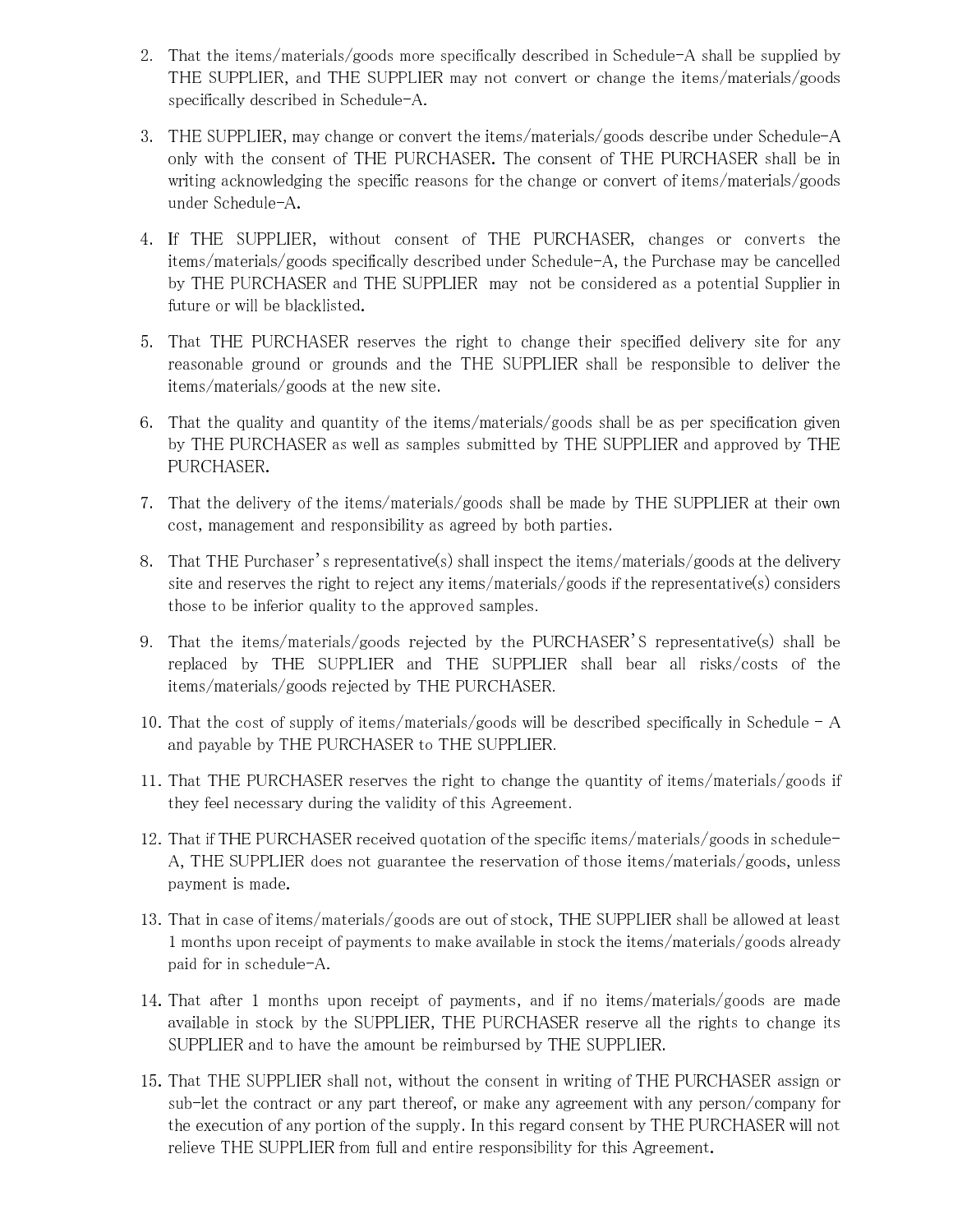- 16. That the custom duty, VAT or other Taxes and cost of transportation, or any other incidental charges, if required in connection of the delivery of goods shall be borne by THE SUPPLIER.
- 17. That if THE SUPPLIER shall in any manner neglect or fail to carry on the work or performance of the terms of the Agreement with due diligence or violates any of the terms of this Agreement THE PURCHASER shall be entitled to cancel The Agreement and demand damages.
- 18. That the terms of this Agreement shall be GOVERNED by the Laws of Kiribati.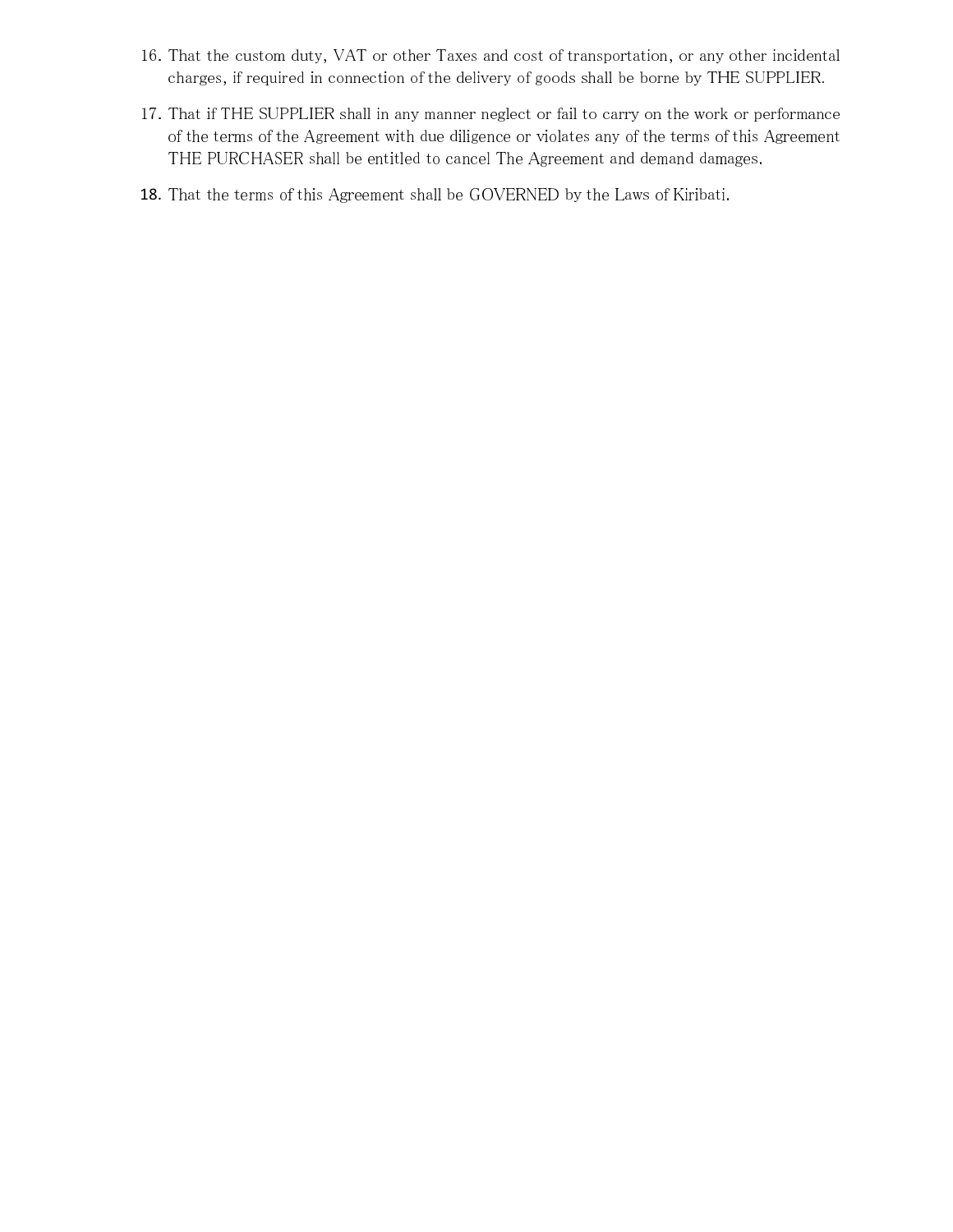| SI. No Items | <b>Specification</b> | Quantity | Rate | Total |
|--------------|----------------------|----------|------|-------|
|              |                      |          |      |       |
|              |                      |          |      |       |
|              |                      |          |      |       |
|              |                      |          |      |       |
|              |                      |          |      |       |
|              |                      |          |      |       |
|              |                      |          |      |       |
|              |                      |          |      |       |
|              |                      |          |      |       |
|              |                      |          |      |       |
|              |                      |          |      |       |
|              |                      |          |      |       |
|              |                      |          |      |       |
|              |                      |          |      |       |
|              |                      |          |      |       |
|              |                      |          |      |       |
|              |                      |          |      |       |
|              |                      |          |      |       |
|              |                      |          |      |       |
|              |                      |          |      |       |
|              |                      |          |      |       |
|              |                      |          |      |       |
|              |                      |          |      |       |
|              |                      |          |      |       |
|              |                      |          |      |       |
|              |                      |          |      |       |
|              |                      |          |      |       |
|              |                      |          |      |       |
|              |                      |          |      |       |
|              |                      |          |      |       |
|              |                      |          |      |       |
|              |                      |          |      |       |
|              |                      |          |      |       |
|              |                      |          |      |       |
|              |                      |          |      |       |
|              |                      |          |      |       |
|              |                      |          |      |       |
|              |                      |          |      |       |
|              |                      |          |      |       |
|              |                      |          |      |       |